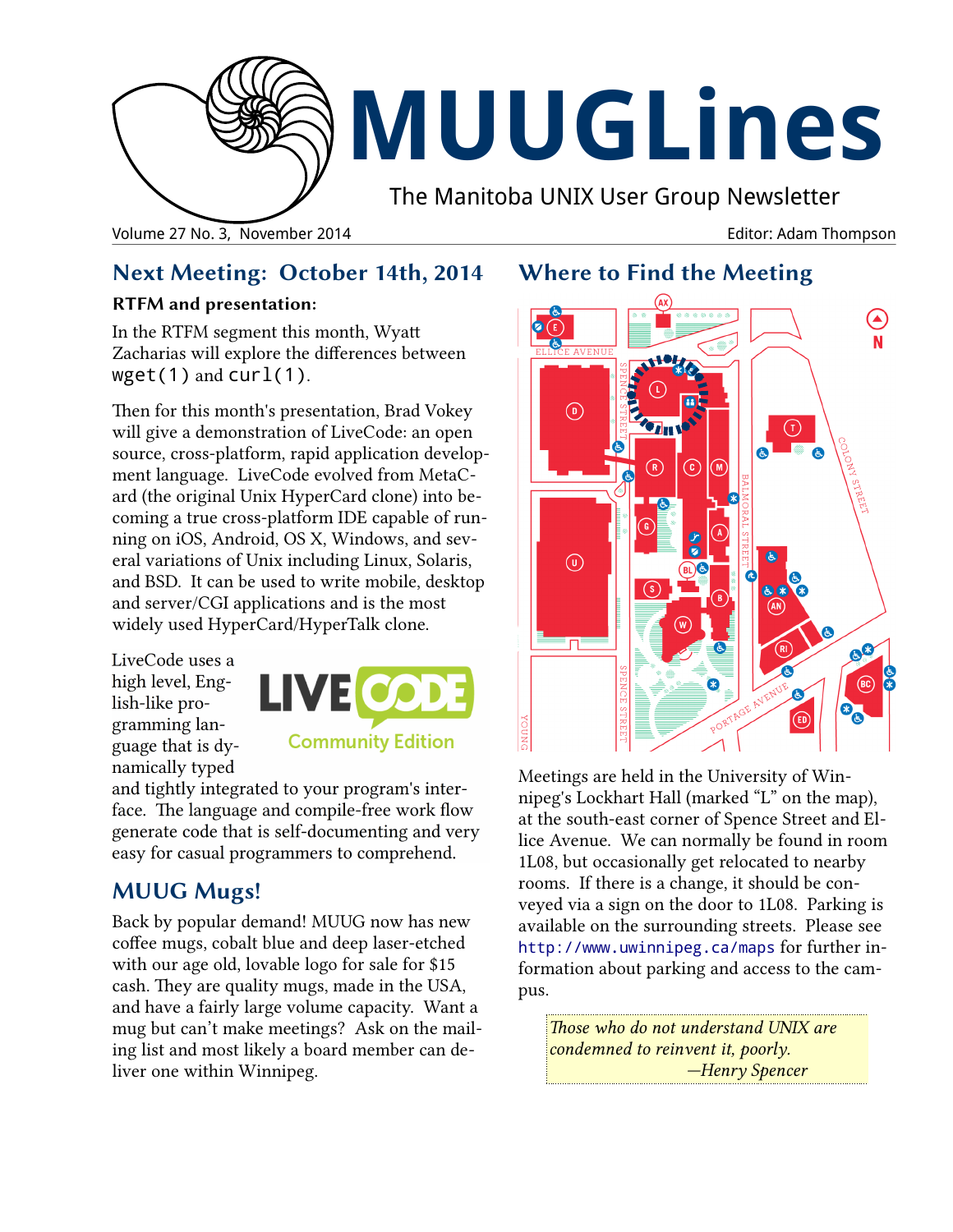# **A (very slightly) New Look**

*Adam Thompson, Newsletter Editor*

#### **Fonts**

As free and open-source software waxes in the UNIX® world, and PostScript® wanes, I've taken the opportunity to extend some recent discussions at the Board level into the newsletter: new fonts are used in this newsletter.

The masthead and header use the Droid family of TrueType fonts, which were released by Google and Ascender under the Apache license. The entire Droid family of fonts is freely available in the Android SDK and/or from Google Fonts; your distribution likely has a package that installs them automatically for you. They can also be retrieved

from .[https://code.google.com/p/google](https://code.google.com/p/googlefontdirectory/)[fontdirectory/](https://code.google.com/p/googlefontdirectory/). Note that Ascender Corporation licenses the Droid Pro series of fonts for commercial users.

Along with the occasional smattering of Droid Sans Mono, the body of the newsletter now uses Linux Libertine and Linux Biolinum OpenType fonts, released by the Libertine Open Fonts Project under both the GPLv3 and the OFL. These fonts provide excellent typographic results both on screen and on paper, excellent UNICODE coverage, a wide variety of styles, and are freely available from [http://www.linuxlib](http://www.linuxlibertine.org/)[ertine.org/](http://www.linuxlibertine.org/).

Once the appropriate files have been positively identified, they'll get uploaded to the MUUG FTP server alongside the newsletter. As a bonus, using freely-distributable fonts instead of Post-Script® standard fonts should make the job of producing and editing the newsletter easier, as not everyone has access to the original "Adobe 35" fonts.

#### **Logo**

Wyatt Zacharias has kindly undertaken the job of reworking our old logo into a modern format, and fixed up some long-standing issues with it at the same time. The original logo was hand-coded in Encapsulated PostScript (as far as I can tell, anyway) and it didn't scale as well as we wanted it to.

You can see the new logo on the front page, in the header. The improvements are subtle, but they're there.

# **MUUG Board Election ‒ Nominees**

*Adam Thompson, Nomination Committee Chair*

(Ed. note: I forgot to get updated bios for most of these nominees – the stale bios are my fault, not the nominee's fault!)

The current nominees who have agreed to stand for election to the MUUG Board of Directors are:

#### **Trevor Cordes: Owner, Tecnopolis Enterprises**

Trevor Cordes has owned and operated Tecnopolis Enterprises – a computer VAR, programming and consultancy company – since 1999. Linux and open source have been the keystone of Tecnopolis since 2000 with the introduction of Linux-based appliances which today are critical to the operation of over 20 local small businesses. Trevor was President of the Atari ST User's Group in 1995 and 1997-1999, and also holds a B.Sc. (CompSci) from the University of Manitoba. His main workstation runs Fedora.

#### **Gilbert Detillieux: Systems Analyst, University of Manitoba**

Gilbert Detillieux has been working with UNIX as a programmer, system administrator, and trainer since 1980. He worked as a computer consultant specializing in UNIX, from 1983 to 1989, and is currently working as a Systems Analyst for the University of Manitoba's Department of Computer Science, where's he's worked since 1989, installing, supporting and upgrading the department's network and UNIX server infrastructure. He was co-founder and past president of the Technical UNIX User Group (now MUUG), and has been an active member of the MUUG board ever since.

#### **Michael Doob: Professor, University of Manitoba**

Michael Doob is a member of the Mathematics Department at the University of Manitoba. He has been using UNIX since 1990, primarily as a working environment for mathematical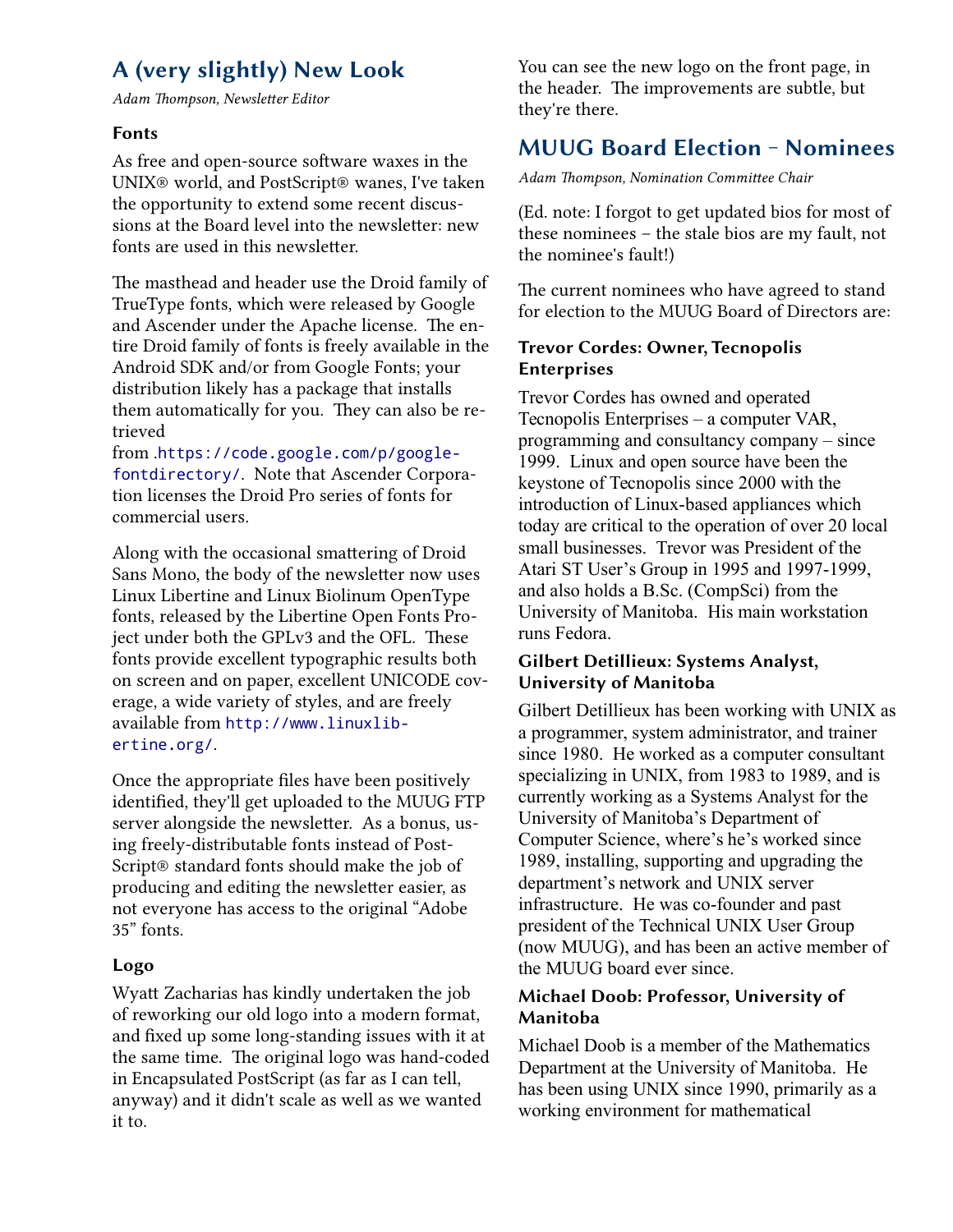publishing. He has been a member of MUUG for over a decade and has given a number of presentations to that group.

#### **Robert Keizer: Owner, Argyle Machine**

Robert Keizer is a Systems Administrator and Developer. Apart from his full time position as a Systems Administrator, Robert is interested in visualization, statistical analysis, and music.

#### **Kevin McGregor: Systems Specialist, City of Winnipeg**

Kevin McGregor provides server, platform and infrastructure support in the City of Winnipeg's Information Systems Department. After having briefly used UTS on an Amdahl mainframe in university in the mid-80s, he dabbled in Coherent and then converted to Linux and OpenBSD. He has been a member of MUUG since the early 90s, edited the group's newsletter for a number of years, presented various topics at MUUG meetings and has served on the board for the majority of his membership.

#### **Katherine Scrupa: St. John's Ravenscourt School**

Katherine is a I.S. Service Desk Technician at St. John's-Ravenscourt school. Katherine has been using Linux exclusively at home for five years, during which she has also been a member of MUUG. Promoting her learning experiences and solutions to benefit others, her blog can be located at [http://uniquegeek.blogspot.com](http://uniquegeek.blogspot.com/). Her educational pursuits in Computer Science at U of M led her to a Network Technology CCNA program (Hons.) at Red River College in 2010, with emphasis on working with Linux, cabling, and network equipment.

#### **Adam Thompson: Proprietor, CustomHosting.ca**

Adam first unknowningly used UNIX in 1988 while playing NetHack on the QNX BBS in Ottawa, which gave him a huge advantage the first time he encoutered  $vi(1)!$  He first ran into UNIX professionally in 1990, and started using Linux in 1991. Adam is the author of several termcap(5) and terminfo(5) entries, deployed the first cross-platform, public, networked instant-messaging system in Manitoba, and installed the first UnixWare system in Manitoba.

He has developed several UNIX/Linux courses, and has also taught RDBMS administration. Adam has been a member of MUUG since 1995, and a board member for a decade.

#### **Brad Vokey: Owner, Fortresss Software**

Brad Vokey is the owner of Fortress Software Inc. and the creator of the Matchmaker Fundraiser (a fundraiser that "matches up" over 1 million high school students across Canada and the U.S. during Valentine's). Brad started the company in 1985 using Apple II computers writing the original program entirely in 6502 machine language. The program migrated to 68000 machine language (on Atari ST computers) in 1986 and then eventually to C (and Atari TT computers) soon after. The original C program is still very much alive to this day and is constantly being tweaked and added to every year. Brad has served on the board of the Atari ST Users Group (STUG) until its dissolution in 2000 and has been a member of MUUG since 2006. He was first exposed to Linux in 1999 with Mandrake 6.0, uses Linux on a daily basis on his company's firewalls, and is looking forward to converting his entire office to Linux "sometime" in the future.

#### **Wyatt Zacharias: Unix/Linux Administrator, Manitoba Blue Cross**

Wyatt Zacharias graduated from Red River College in computer networking, and now works at Manitoba Blue Cross supporting a mixture of HP/UX and Linux. His interests include micro controllers and robotics.

# **MUUG Mirroring Requests**

As you may know, MUUG mirrors several Linux distributions (such as Fedora and Ubuntu) for the benefit of members and geographically (networkally?) close members of the public. Your Linux install may be using MUUG's server, lisa.muug.mb.ca, without even knowing it, as most package managers now determine the fastest (usually closest) mirrors automatically.

MUUG will be expanding disk capacity in the near future and we are soliciting requests for additional things to mirror. "More distros" is an obvious candidate, but other non-distro ideas have been bandied about, such as Wikipedia. If you